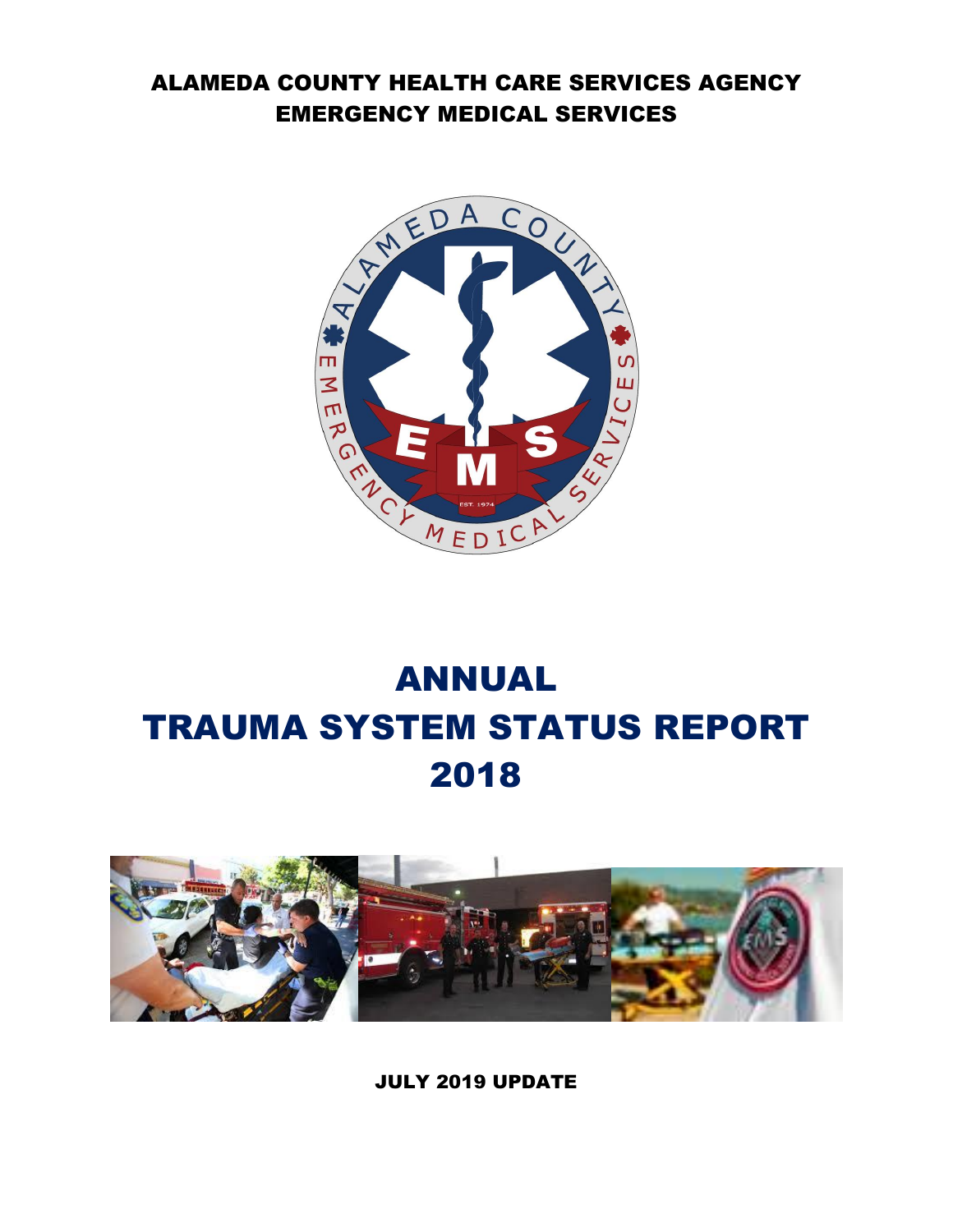## 2018-19 EMS PLAN: TRAUMA SYSTEM STATUS REPORT

## TRAUMA PLAN SYSTEM SUMMARY

#### BACKGROUND

The Alameda County Trauma System Plan was approved by the State of California and implemented in January of 1987. The purpose of the trauma system, as written in 1985, was to assure optimum preparation, response, and definitive care for the people that incur critical traumatic injuries within Alameda County. The goal remains unchanged. The many changes influencing the health care delivery system in the Unites States over the years have affected the trauma system in the County Operational Area. Yet, the fundamental components of the trauma system design remain intact and continue to meet the needs of the residents and visitors to Alameda County.

In November of 1986, the Board of Supervisors provisionally designated UCSF Benioff Children's Hospital, Oakland, as the pediatric trauma center and Sutter Eden Medical Center and Alameda Health System Highland Hospital Oakland as the adult trauma centers. The trauma system operations began on January 15, 1987.

The EMS Agency is responsible for overall trauma system monitoring and quality improvement, and for administration of the trauma center designation contract. The trauma system quality improvement process established by Alameda County includes a joint Alameda-Contra Costa County Trauma Audit Committee (TAC), facilitation of the region's Regional Trauma Coordinating Committee, and a trauma registry maintained both by the Trauma Center and by the County EMS Agency. The EMS Medical Director - Karl Sporer MD, and the EMS Prehospital Care Coordinator – Michael Jacobs, Paramedic, primarily conducts trauma system oversight. The Trauma Audit Committee meets quarterly to review cases treated at the four trauma centers that serve Alameda and Contra Costa Counties. The Alameda/Contra Costa County EMS Medical Directors, Trauma Service Directors, Trauma Surgeons or members of the Pre-Trauma Audit Committees submit cases to the Trauma Audit Committee for review. During 2009, a system was developed to allow trauma surgeons to review these cases electronically.

## **BRIEF OVERVIEW SUMMARY - TRAUMA CARE SYSTEM**

Key elements of the current Trauma System Program include the following:

- Designation of one adult Level I trauma center, one adult Level II trauma center and one Level 1 pediatric trauma center that serve all of Alameda County. The Alameda County trauma centers serve the surrounding counties on a less frequent basis, with the exception of UCSF Benioff Children's Oakland that also routinely receives patients from other areas throughout Northern California.
- Trauma center designation is determined based on an open competitive process including use of an outside team of experts to evaluate trauma center applications.
- Maintenance of verification (April 2017-2020) from the American College of Surgeons Committee on Trauma: Level 2 Adult Trauma Center status for Sutter Eden Medical Center, Level 1 Adult Trauma Center status for Alameda Health System Highland Hospital and Level 1 Pediatric Trauma Center status for UCSF Benioff Children's Hospital Oakland.
- Recognition of the Level I pediatric trauma center designated by Alameda County as the appropriate facility to serve the needs of pediatric trauma patients.
- Full integration of the trauma system into the existing EMS system.
- Field triage of all major trauma patients to a designated trauma center when possible.
- Use of air ambulance transport (helicopter) services to reduce trauma transport times when appropriate.
- Maintenance of a trauma registry to track trauma system and trauma center performance on a case-bycase basis.
- A bi-county trauma audit (quality assurance and improvement) process to assure outside expert review of the trauma center and the trauma system on an ongoing basis.
- Full participation in regional and state trauma system activities.
- Full participation in CEMSIS Trauma and EMS data sharing.
- Implementation of a countywide pediatric and neonatal disaster / surge plan to support traumatic injury as the result of catastrophic earthquake or multi-casualty events involving traumatic injury. -
- Active injury prevention activities supporting preventable injuries in children in collaboration with Sutter Health Eden Medical Center, Alameda Health System Highland Hospital and UCSF Benioff Children's Hospital in Oakland.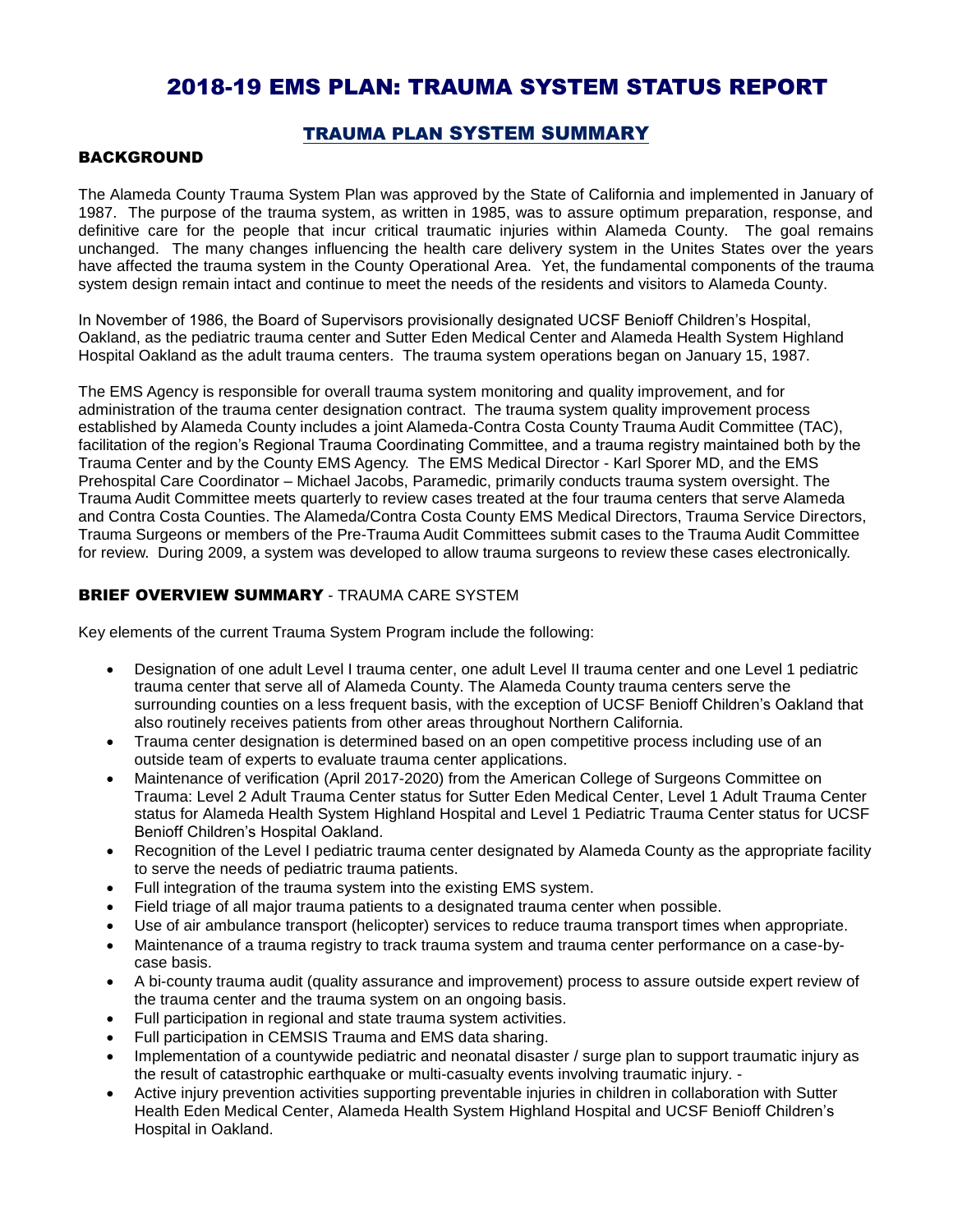- Development of an intra-facility transfer processes to support enhanced trauma patient destination workflow implemented in January 2013.
- Implementation of Spinal Motion Restriction treatment protocols and equipment.

## NUMBER AND DESIGNATION LEVEL OF TRAUMA CENTERS (2018)

## TRAUMA CENTERS

- Alameda Health System Highland Hospital Adult Level-1
- Sutter Health Eden Medical Center Adult Level-2
- UCSF Benioff Children's Hospital Oakland Pediatric Level-1

## CHANGES IN TRAUMA SYSTEM

#### PROGRESS TOWARD IMPLEMENTATION

## RE-ORGANIZATIONS

 **Trauma Hospitals – Designations** - American College of Surgeons (ACS) Initial Verification was completed at all Alameda County Trauma Centers in April 2014: UCSF Benioff Children's Hospital Oakland (Level-1 Pediatric). Alameda County Medical Center (Highland) and Eden (Level 2 Adult). ACS Verification is now a requirement of the Alameda County Trauma Center MOU.

## NEW CONTRACTS, AMENDMENTS, & REQUIREMENT UPDATES - 2018-2021

- **ALAMEDA COUNTY BASE HOSPITAL SUBSIDY**
	- $\overline{\circ}$  Alameda Health System Oakland (previously Alameda County Medical Center / Highland) Amendments 2016
- **TRAUMA CENTERS** Current Master Contract Amendments executed July 1, 2018, termed through June 30, 2021
	- 1. Alameda Health System Oakland (previously Alameda County Medical Center / Highland)
	- 2. Sutter Health Eden Medical Center
	- 3. UCSF Benioff Children's Hospital Oakland
	- --------------------------------------------------------------------
	- o Contract / MOUs Master Contract amendments for the 3 Trauma Centers approved for July 2015-16.
	- $\circ$  ACS Verification is now a requirement of the Alameda County Trauma Center MOU.
	- o In May 2016, Alameda County EMS facilitated the American College of Surgeons (ACS) "Trauma Consultation," survey at the Alameda Health System – Highland Hospital. The completed consultation will assist in creating a roadmap for movement towards Level 1 verification.
	- o All trauma centers successfully completed ACS re-verification in April 2017: Alameda Health System Highland Hospital-Level 1 Adult**,** Sutter Eden Medical Center-Level 2 Adult and UCSF Benioff Children's Hospital Oakland-Level 1 Pediatric.
	- o All trauma centers are scheduled for ACS re-verification in April 2020.

## TRAUMA SYSTEM GOALS AND OBJECTIVES

INCLUDES PROGRESS TOWARD IMPLEMENTATION

## **TRAUMA PLANNING**

- Objective: The purpose of the trauma plan is to monitor the delivery of services, improve trauma care through use of best practices in reducing death and disability, and identify areas where improvement can be made.
	- o Short-Range Plan: Maintain ACS Verification as a requirement of the MOU's with our trauma centers.
	- o Long-Range Plan Completion of a System-Wide Trauma Evaluation
	- $\circ$  Short Range Plan: Improve the functionality of our Trauma Audit Committee by adding a pre-TAC component. Improve our analysis of existing trauma data.
- Progress to Date: ACS verification is now a requirement of current MOUs that were completed in 2018 and end in 2021. (Renewal July 1, 2021-June 30, 2024)
	- o Alameda Health System Highland Hospital had an ACS consultation visit for up-grade to Level-1 status in May 2016 and achieved Level-1 verification in April 2017 in which EMS leadership participated**.**
	- $\circ$  EMS provided funding for all three-trauma centers ACS re-verification visits in 2017, which were successfully completed.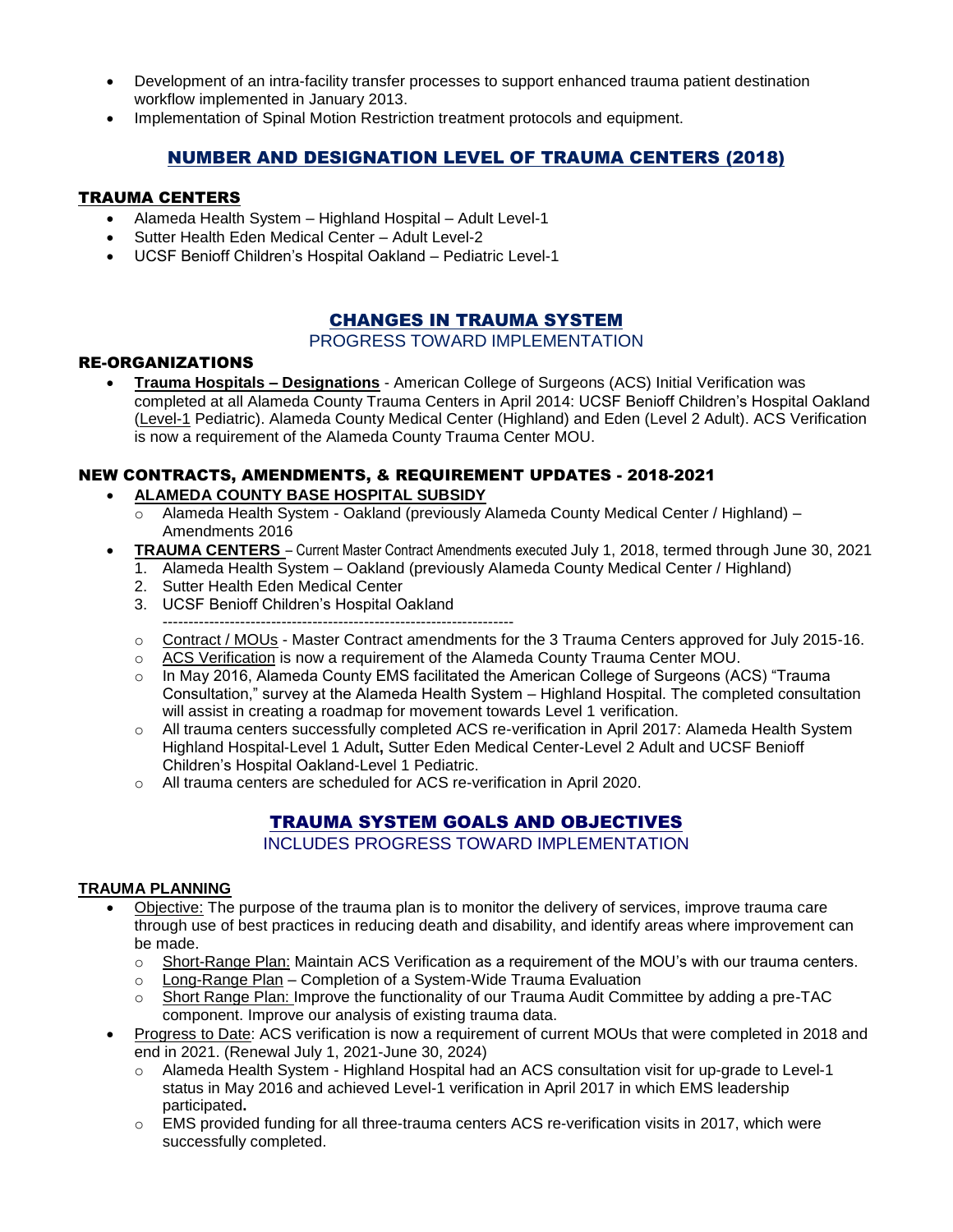- $\circ$  ALCO EMS and its county trauma centers continue to participate in and host the RTCC.
- $\circ$  ALCO EMS participation in TXA pilot study ended in fall of 2017 and continued field use of TXA while awaiting state approval for optional scope that occurred in June of 2018: currently in ALCO protocol.

## **COMPLIANCE WITH POLICIES** - TRAUMA

- Objective: Data
	- $\circ$  Leverage HL7 compliant software systems currently in place to get EMS data into hospital data systems, and get outcome data out of hospital systems
	- o Long Range Plan. Continue Monitoring via site visits to monitor and evaluate system components; Continue 24/7 On-Call and response capabilities for unusual occurrences, MCIs and other immediate system needs; and MCI after action reports and improvement plans
- Progress to Date:
	- o Development of a bidirectional exchange of data with hospitals.
	- o Implementation of NEMSIS 3.4 scheduled for late 2016 (in progress).
	- o Alameda County EMS plans to implement the CEMSIS data elements ("primary impression" and other elements) in 2016.
	- o Ensuring overarching Monitoring Mechanism: QI Committee and Plan; Policy Review; Unusual Occurrences; Trauma Audit; Training Program and CE Provider; and System Audits – Cardiac Arrest; intubation

## **QA/QI** - TRAUMA

- Objectives:
	- o Short Range Plan: Continue pre-hospital data analysis and reporting from EMS and providers utilizing Tableau analytic tool
	- $\circ$  Long-Range Plan Integration of data with hospitals via HIE and/or other methods Participate in the ACS Trauma Quality Improvement Program (TQIP) for EMS system performance
	- o 2015 QI Plan includes trauma on Website, Update QI plan in 2018
	- o Improve QI communication to field from LEMSA
- Progress to Date:
	- o Alameda County EMS ensures QI System-Wide Procedures and Plan
	- o Alameda County Trauma Centers participate in the ACS Trauma Quality Improvement Program
	- o Provider based QI Plans
	- o EMS QI Plan approved by state EMSA
	- o CA EMSA Core Measures
	- o One ePCR data collection and reporting system for all 911 providers
	- o Data analysis and trend identification
	- o Training based on trends
	- o Policy Review
	- o QI committee groups: EMSA Core Measures; Quality Council, ePCR; Equipment, Trauma Audit, and Receiving Hospital
	- o EMS representation at hospital Trauma Quality Review and Process Improvement Meetings

## **TRAUMA SYSTEM PLAN**

- Objective: Review and update a trauma care system plan
- Progress to Date:
	- $\circ$  Alameda County EMS has a plan for trauma care and determines the optimal system design for trauma care.
	- o **Trauma Centers**: Alameda Health System (Highland Hospital)-Adult Level 1; Sutter Eden Medical Center-Adult Level 2; UCSF Benioff Children's Hospital Oakland-Pediatric Level 1.
	- o **Trauma Plan Status**:
		- Trauma System Plan accepted in 2015 with Alameda County partners
		- 2014 Trauma plan submitted in December 2014 and approved by EMSA in 2015
		- MOU extended contracts with the 3 designated Trauma Centers: currently 2018-2021 (renewal, 2021-2024)
	- o **Trauma Patient Volume for 2018**
		- UCSF Benioff Children's Hospital ………………..799
		- Sutter Eden Medical Center……………………….2595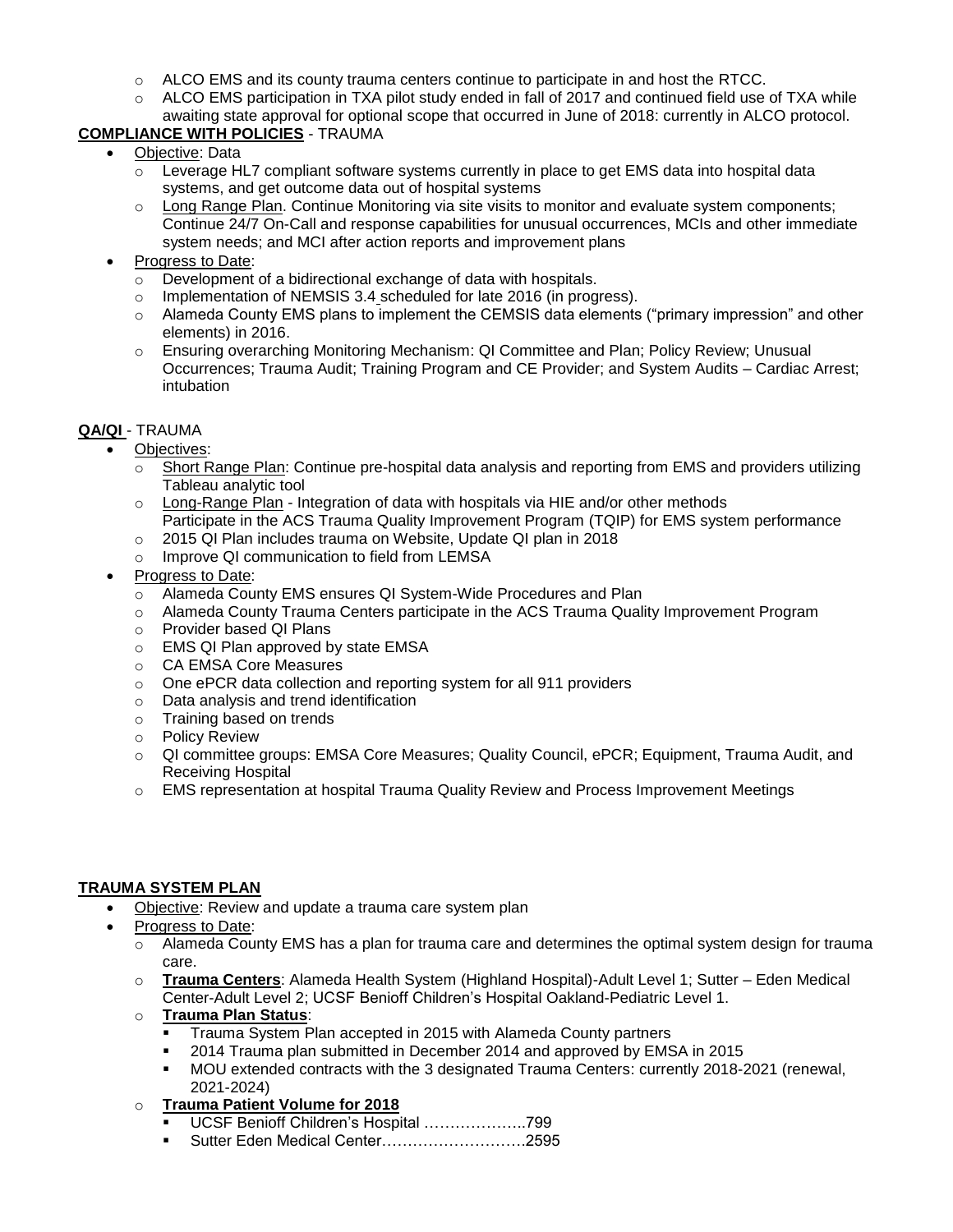- Alameda Health System Highland Hospital......2953
- Total trauma patient volume……………………….6347
- Total trauma activations……………………………5021
- Total critical patient Level-1 activations…………..1031
- o **Receiving Facilities/Non-Trauma Centers** The non-trauma facilities in Alameda County receive some patients meeting Trauma Patient Criteria (CTP), as outlined in EMS Policy Trauma Triage Criteria. These facilities are directed to call 911 for emergent transfers to the closest trauma center.
	- Priority education and training on the Emergency Triage to Trauma Center Policy Ensure process for re-triage of patients needing trauma care from non-trauma hospitals is efficiently adhered to.

#### **PUBLIC INPUT**

- Objective:
	- o Continue obtaining input from consumer and healthcare partners.
- Progress to Date:
	- $\circ$  Various committee collaborations are continuing to ensure public input and EMS agency representation as follows: EMS Quality Council; Emergency Medical Oversight Committee EMOC; Receiving Hospital Committee; Trauma Audit Committee; Regional Trauma Audit Committee; Data Steering Committee; ePCR Change Committee; EMS Section Chiefs Committee; Alameda County Fire Chiefs Committee; EMSAAC/EMDAAC; LEMSA Coordinators Meeting; and other ad-hoc committees

**Triage & Transfer Protocols**: SEE ATTACHED PROTOCOLS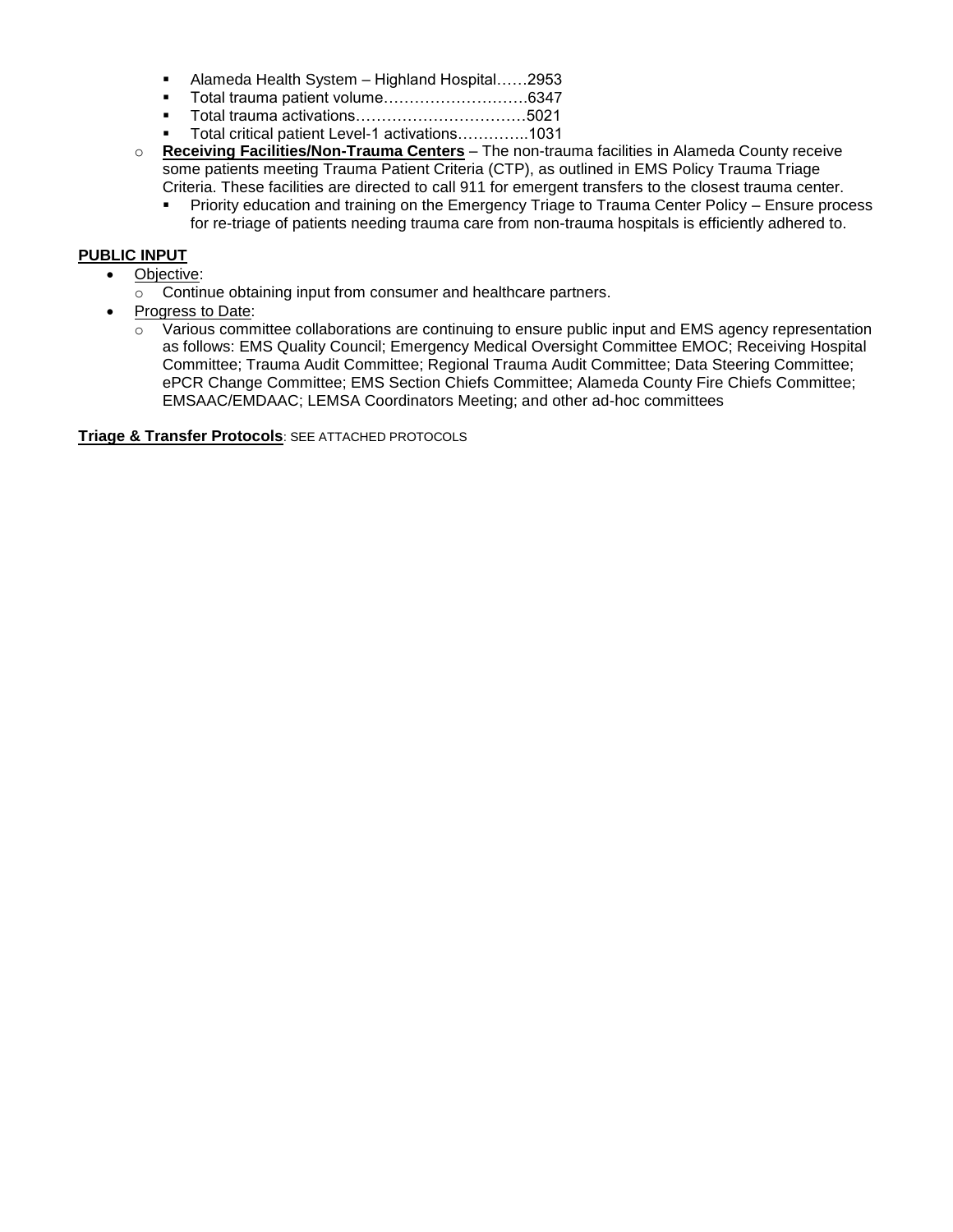## 2018-19 TRAUMA PRIORITY WORKPLAN

## IDENTIFIED MAJOR NEEDS

1. Facilitate Specialty Trauma Centers - Quality Improvement - Continued data collection for driving continual improvements in care; development of more robust and comprehensive collaborative trauma care quality improvement program

## GOALS:

- 1. Continued enhancement of quality improvement programs including those associated with trauma specialty systems of care
- 2. Continue to host the Regional Trauma Care Committee as well as participate in local EMS system Clinical Quality Oversight and Process Improvement collaborations.

## MAJOR PROGRAM SOLUTIONS – TRAUMA SYSTEM

Refer to the new changes below that will strengthen the EMS system.

- **Identify and implement solutions consistent with the Triple Aim** of the Institute for Healthcare Improvement
- **Continuous quality improvement. Strengthen Continuous Trauma Quality Improvement Program** on an ongoing basis.
- **Emergency Department Pediatric "Readiness" for Trauma** Site Visits and Evaluations April and June in 2016 (Completed)
- **Facilitate EMS New Policy / Procedure Update** Disseminate annual trauma policy information update; and conduct training
- **Ensure Interoperable & Redundant Disaster Communications** Strengthen infrastructure interoperable and redundant communications. Expand participating partner access to ReddiNet and EBRCS system.
- **Strengthen Disaster Response Capability** Strengthen regional resource inventory and relationships with neighboring Operational Areas. Develop a framework for transportation to assist in facilitating expansion and decompression of Operational Area (OA) medical surge capacity. Given limited transportation resources, a plan for medical surge acquisition and use of prehospital provider resources including alternative transportation vehicles is a priority. Under the HPP work plan grant, a medical surge contractor has been hired to explore prehospital BLS surge capacity - patient movement including preparing to move patients within the OP area. Given that the state and region including EMSA, CDPH, OES, ABAHO and the Bay Area UASI have several ongoing projects to expand surge capacity including the MAC Project, IRG project, and Catastrophic Earthquake Planning, EMS is participating on planning committees and aligning surge plans accordingly.
- **Enhance Bi-Directional Data Sharing Capabilities -** amongst Dispatch Centers, First Responder, Transport Providers and hospitals – Leverage HL7 compliant software systems to get EMS data into hospital data systems and get outcome data out of hospital systems.
- **Support for ePCR system** Provide fully functional ePCR Training System, business Intelligence Portal, Tier 4 Hosting Center and redundant hardware for servers starting April 2016 through April 2017
- **Promote Patient Care "Best Practices"** Sustain and strengthen research and disseminate information Ensure sustainable research funding sources. Seek revenue to enhance already existing programs and to conduct approved trials.